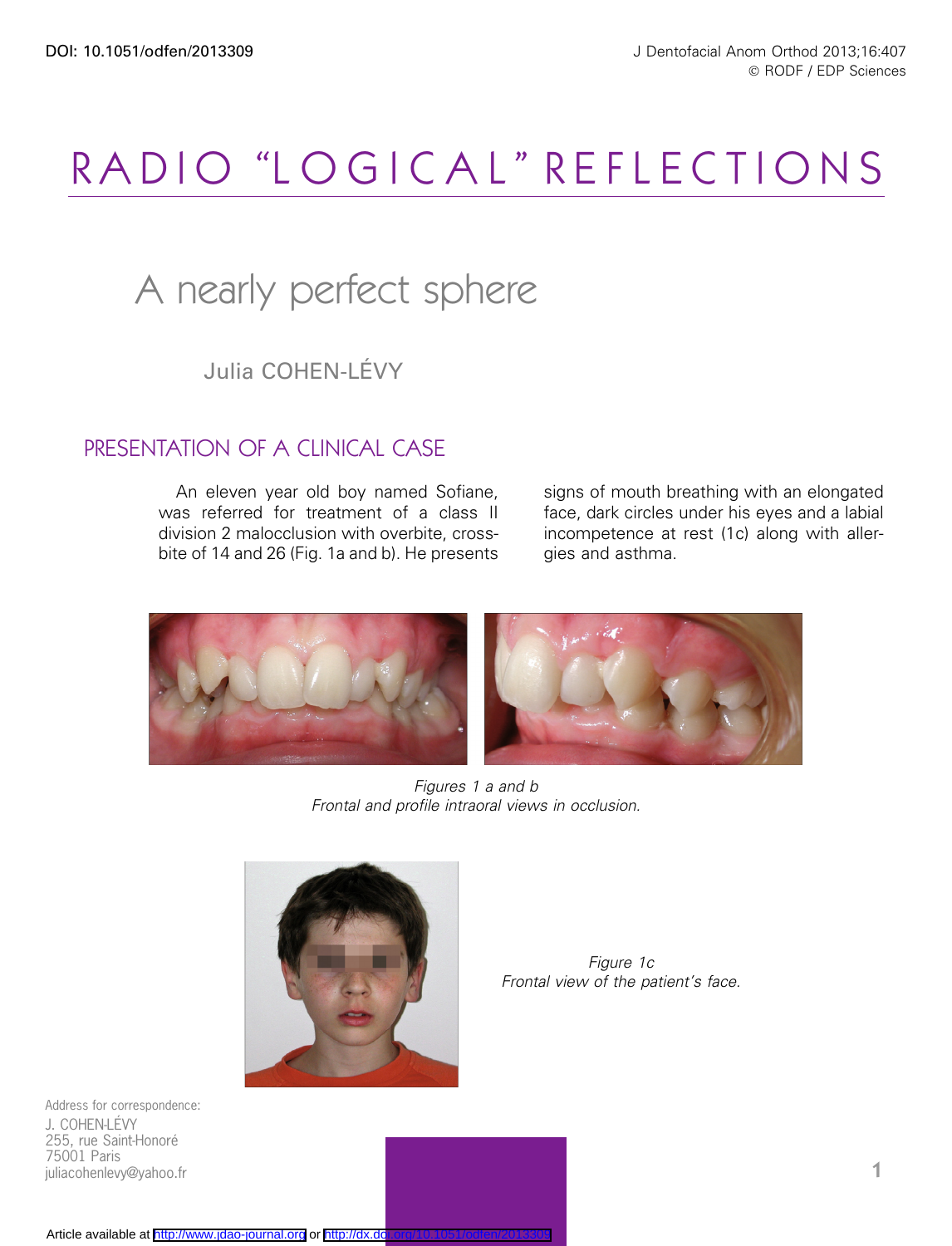

Figure 2 Digital panoramic xray before treatment.



Figure 3 Digital panoramic xray during treatment.

## DESCRIPTION OF THE XRAY RECORDS

The xray records consisting of two panoramic xrays (Fig. 2 and 3) and of a lateral cephalometric xray show a

complete dentition except for the buds of 18, 28 and 48, indicating that his dental age corresponds to his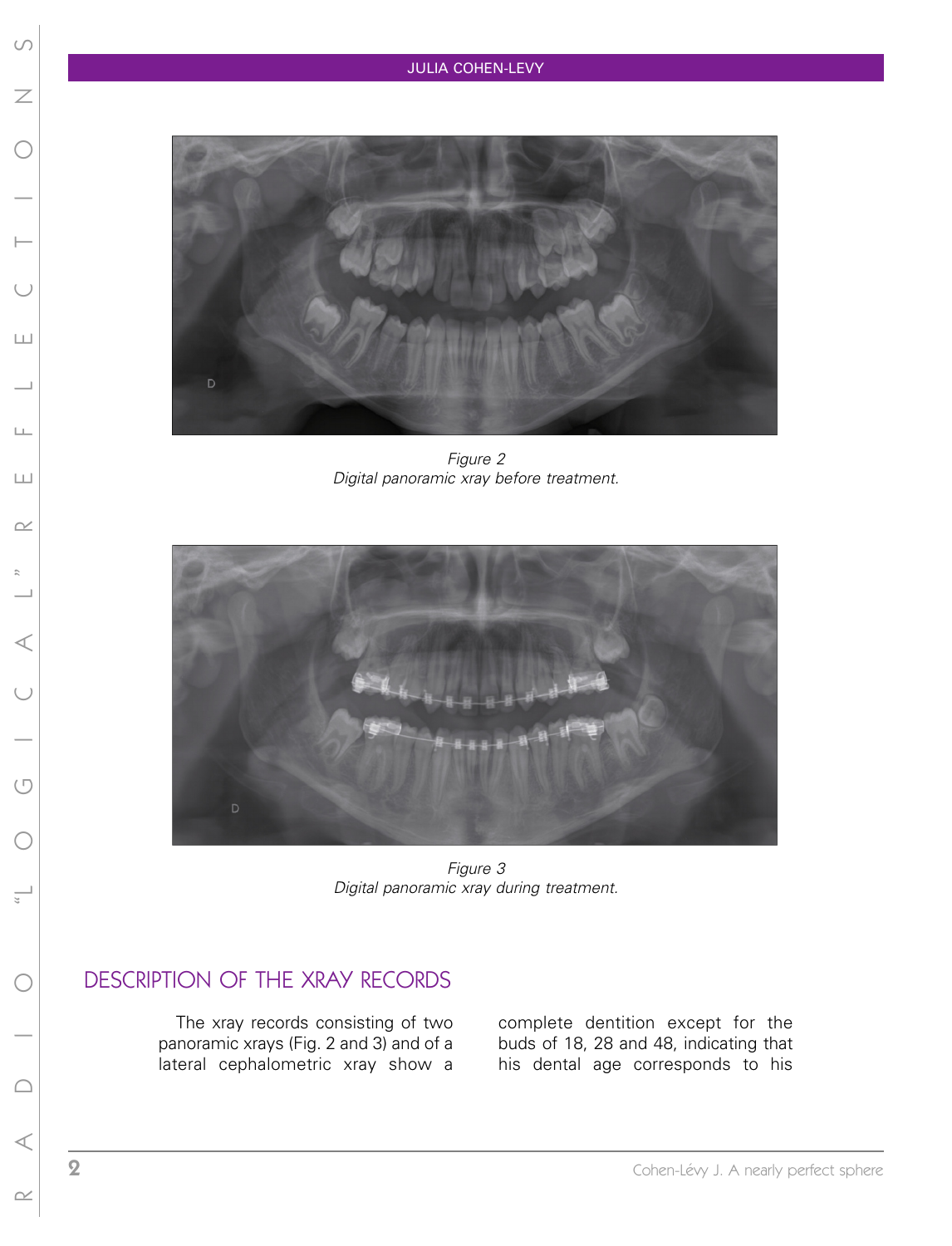#### A NEARLY PERFECT SPHERE



Figure 4 A lateral cephalometric xray taken in the course of treatment.

chronological age. The bone and dental structures present no abnormalities; on the first panoramic film, the right maxillary sinus presents with a diffuse opacity in comparison with the left side whereas a rounded image with soft tissue density, is projected on the lower left, upto the mid-level of the sinus, next to the still immature roots of 26 and 27.

On the panoramic xray taken in the course of multibracket treatment, we observed a projected opacity in the right sinus, with soft tissue density, and its upper extremity appears spherical. This same spherical image is seen on the lateral cephalometric xray, with an approximate diameter of 2 centimeters extending from the second molar to the second premolar, close to the middle nasal turbinate, but not beyond it.

In addition, we observed adenoidal hypertrophia and a coronal mesial tipping of 47 that appears blocked under the cervical curve of 46.

## WHAT DIAGNOSIS IS SUGGESTED?

Polyps are pediculated growths, with a base of varying width, that arise from the mucosa of the maxillary sinus ostia towards the nasal cavity and may remain solely intrasinus. Pale and translucent in appearance, they vary in size ranging up to several centimeters in diameter. Nasal and sinus polyposis (NSP) is chronic nasal inflammation and its cause is still unknown. NSP affects less than 2 % of the population, and presents with bilateral rhinological symptoms, such as nasal obstruction, rhinorrhea, as well as the loss of the

J Dentofacial Anom Orthod 2013;16:407. 3

 $\overline{\diagup}$ 

 $| + |$ 

 $\Box$ 

Ш

 $\sim$ 

 $\sim$ 

 $(\Box$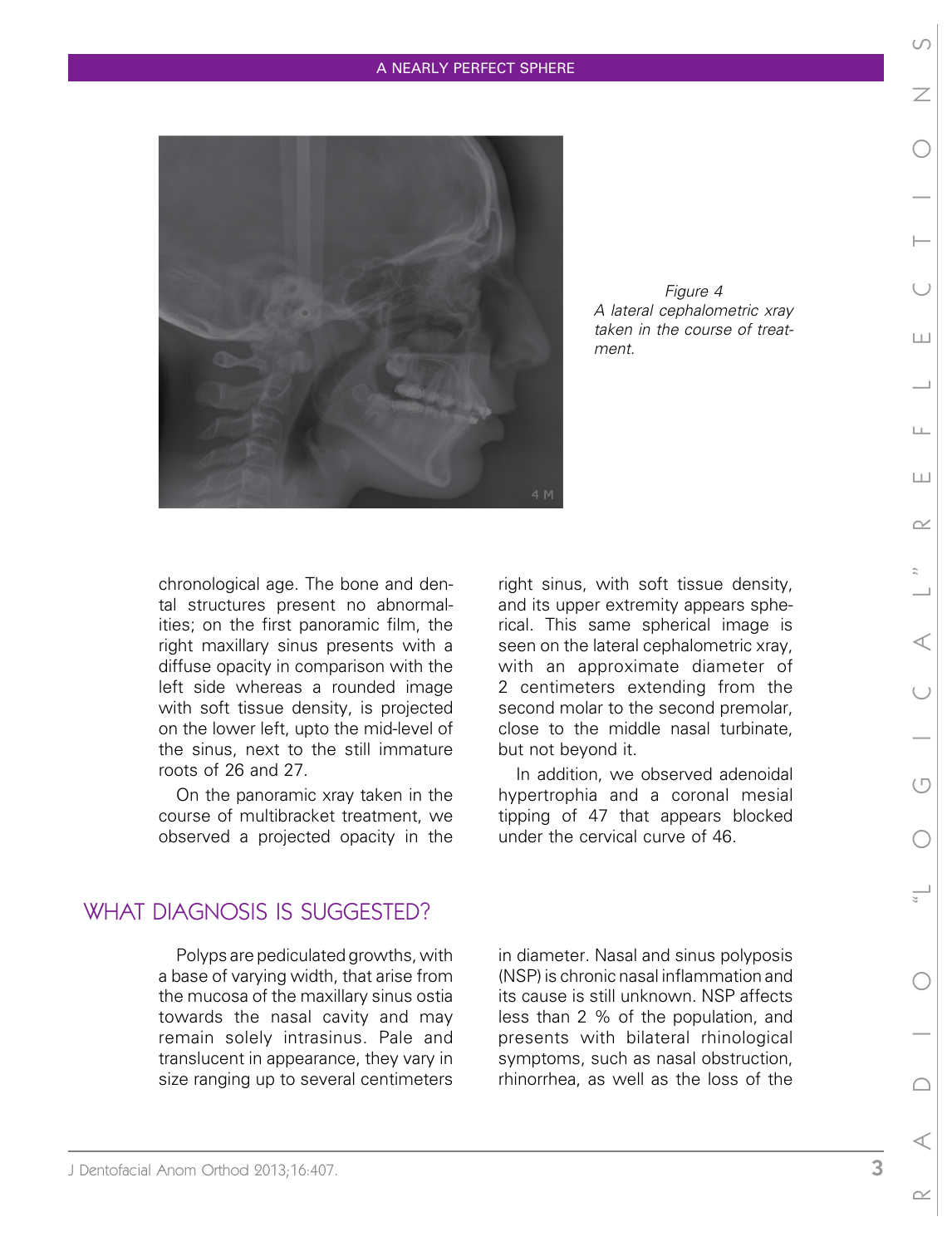#### JULIA COHEN-LEVY

sense of smell (anosmia) and of taste (aguesia) in progressive forms of this disease. It is sometimes associated with asthma, cystic fibrosis and intolerance to aspirin (also called Widal syndrome) or an allergy.

The polyps must be bilateral and more or less symmetrical, as in the case described above. The presence of unilateral polyps should not be diagnosed as nasal sinus polyposis; rather, they indicate the presence of a local inflammatory growth that may be caused by a fungal ''ball'' infection, a dental infection or a tumor.

These polyps are discovered fortuitously most of the time with xrays<sup>1</sup>.

The incidence of polyps increases with age, affecting approximately 2 to 4% of the population<sup>2</sup>, but is quite rare

in children. When polyposis appears before the age of 16, certain predisposing factors are present, such as cystic fibrosis, primary ciliary dyskinesia or immunodeficiency. Facial malformations with a widening of the nasal pyramid have been described in the context of invasive nasal sinus polyposis in children, and less frequently in adults, leading to Woakes<sup>3</sup> syndrome.

NSP is classified in different stages, based on their relationship to the nasal turbinates<sup>4</sup>:

- stage 0: normal mucosa;
- stage II: edema or small polyp;
- stage III: polyposis not extending beyond the lower edge of the middle turbinate;
- stage IV: obstructive polyposis or close to it.

## HOW SHOULD WE PROCEED AND WHAT POSSIBLE IMPACT WILL IT HAVE ON ORTHODONTIC TREATMENT?

An ENT must perform the clinical examination of a patient with nasal sinus polyposis because it requires an exploratory and diagnostic endoscopy of the nasal fossae with a rigid or flexible transnasal endoscope.

The evaluation of nasal sinus polyposis is in essence based on a radiographic examination, ideally a tomodensity scan that does not require an injection, in order to assess the morphology, the position and the more or less invasive nature of the polyps (for example associated with a deformation or a thinning of the bony walls). The radiological exam can be completed by functional exploratory examinations (lung capacity test to check for asthma, skin testing for allergies). Unilateral polyps should not lead to a diagnosis of nasal sinus polyposis.; they can be a sign of either an infection or the presence of a tumor in the ipsilateral sinuses.

Treatment for nasal sinus polyposis is first and foremost medical. It consists of local corticosteroid therapy, occasionally combined with systemic corticosteroids for short term cures. Surgery is offered if there is corticosteroid resistance following the failure of two to three systemic corticosteroid treatments when combined with symptoms that the patient considers disabling; based on the location of the affected sinuses, it consists of a nasal

R A D I O ''L O G I C A L '' R E F L E C T I O N S

 $\triangleleft$ 

 $(\Box$ 

 $\bigcap$ 

 $\sim$ 

 $\overline{\phantom{a}}$ 

 $1+1$ 

 $\Box$ 

 $\begin{array}{c} \square \end{array}$ 

 $\sim$